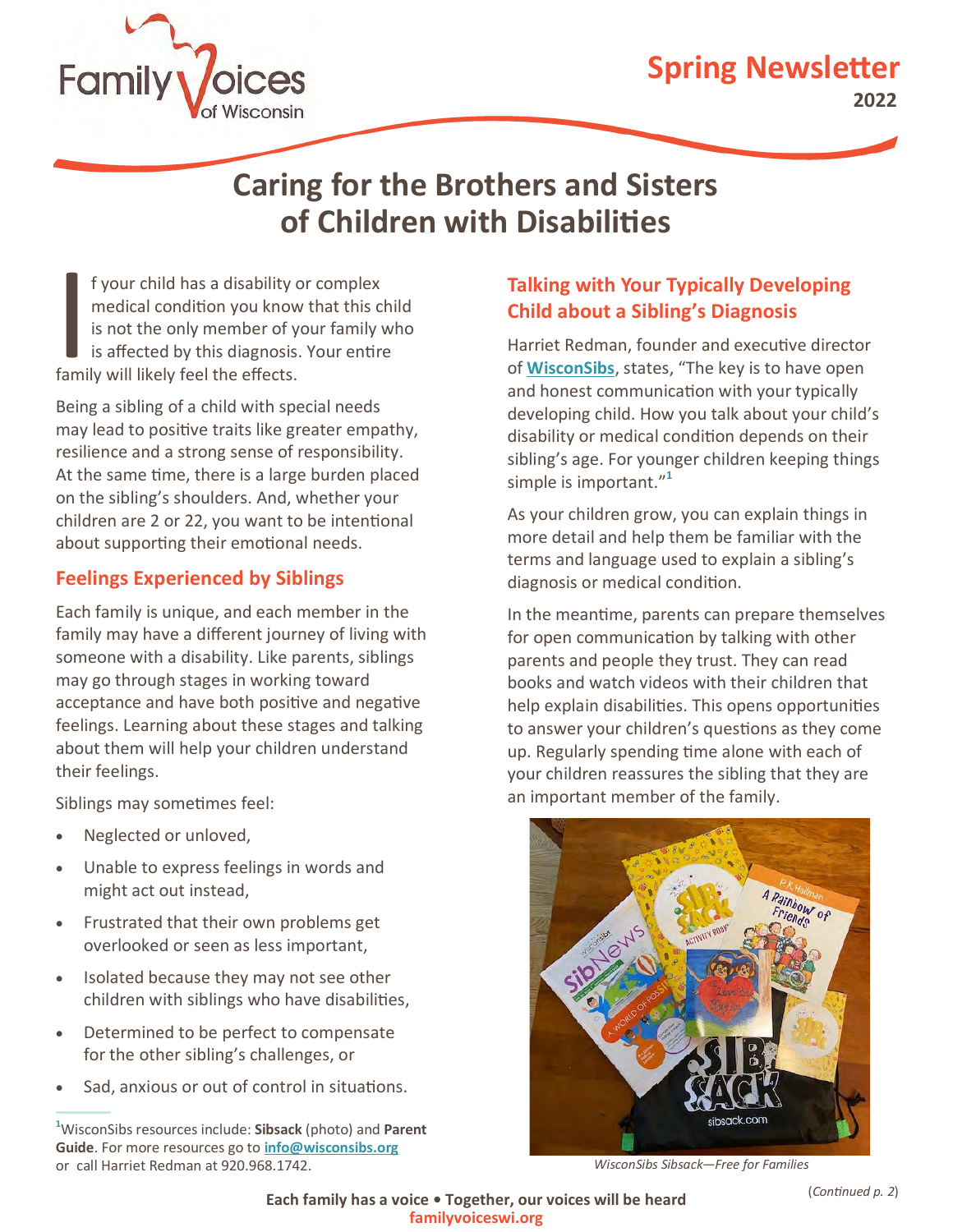## *Did You Know?* **Now You Know! The Importance of Future Planning for Siblings**

as many adult siblings have e<br>likely outlive their parents. So<br>responsibilities and financial<br>your typically-developing child wants. lanning for your child with a disability's future is important for your own peace of mind. But, as many adult siblings have explained, it's even more important for them because they will most likely outlive their parents. Some families assume that a sibling will take over the caregiving responsibilities and financial support. This may or may not be what your child with a disability or

#### **Resources to Start the Future Planning Process**

According to **[The Arc](https://thearc.org)** of the US, "There are 600,000-700,000 families in the US in which an adult with an intellectual or developmental disability is living with aging family members and there is **no plan** for the individual's future." With this in mind, the Arc created the **[Center for Future Planning](https://thearc.org/our-initiatives/future-planning/?_ga=2.166215482.507484902.1651094896-1102645644.1651094896)** to support and encourage adults with disabilities and their families to plan for the future.

The Center for Future Planning webpage provides reliable information and practical assistance to families and individuals, including person-centered planning, decision-making, housing options, financial planning, and making social connections. It also features the stories of individuals and families who have created future plans or are in the planning process.

#### **Future Planning Tools in Wisconsin**

As families consider legal options for their adult-child's future, it is important to involve siblings. For example, if guardianship is what a family decides is best for a child with a disability, talk with their sibling, age 21 and older, about whether they want to be added as a **standby** or **successor guardian**. If a family decides a Supported Decision-Making Agreement is best, their sibling may choose to be a **supporter**.

Creating a "Letter of Intent" as a family can be helpful for everyone, including siblings. **[WisconSibs](https://wisconsibs.org/what-we-offer/)** offers the **Journey Forward** learning session and a sample **[Letter of Intent](http://wisconsibs.org/wp-content/uploads/2018/03/WisconSibs_Journey_Forward_Letter_of_Intent.pdf)** to get you started.

#### **To Learn More**

- See the Board for People with Developmental Disabilities **[Supported Decision](http://wi-bpdd.org/index.php/supporteddecision-making/)-Making Toolkit**.
- For resources on special needs trusts, ABLE accounts, legal considerations and more, see the Family Voices **What'[s After High School? Resource List](https://familyvoiceswi.org/wp-content/uploads/2022/04/WAHS-Virtual-Learning-Links-Revised-Feb-2022-compress.pdf)**.

#### *(Continued from p. 1)*

#### **SIBLING RESOURCES**

#### **For Young Children**:

- Sesame Street, **[SiblingGuide](https://autism.sesamestreet.org/wp-content/uploads/2015/08/SiblingGuide.pdf?utm_source=autism&utm_medium=email&utm_campaign=2019_0514_Autism_Siblings&utm_content=card2-title)**
- Sibs.org (UK), **[Supporting Young Siblings](http://www.sibs.org.uk/supporting-young-siblings/)**
- Sibling Leadership Network, **[Resources for Young Siblings](https://siblingleadership.org/resources/resources-for-young-siblings/)**

#### **For Kids of All Ages:**

- Sibling Leadership Network, **[Resources for Teen Siblings](https://siblingleadership.org/resources/resources-for-teen-siblings/)**
- Sibling Support Project, **[Publications](https://siblingsupport.org/publications/)**
- Child Mind Institute, **[Advice from Siblings of Special](https://childmind.org/article/advice-siblings-of-special-needs-kids/)-Needs Kids**

#### **For Parents:**

- "Siblings of Children with Autism: A Guide for Families," Sandra L. Harris, PhD and Beth A. Glasberg, PhD.
- "Views from Our Shoes: A Collection of Stories about Growing Up with a Brother or Sister with Special Needs," Don Meyer.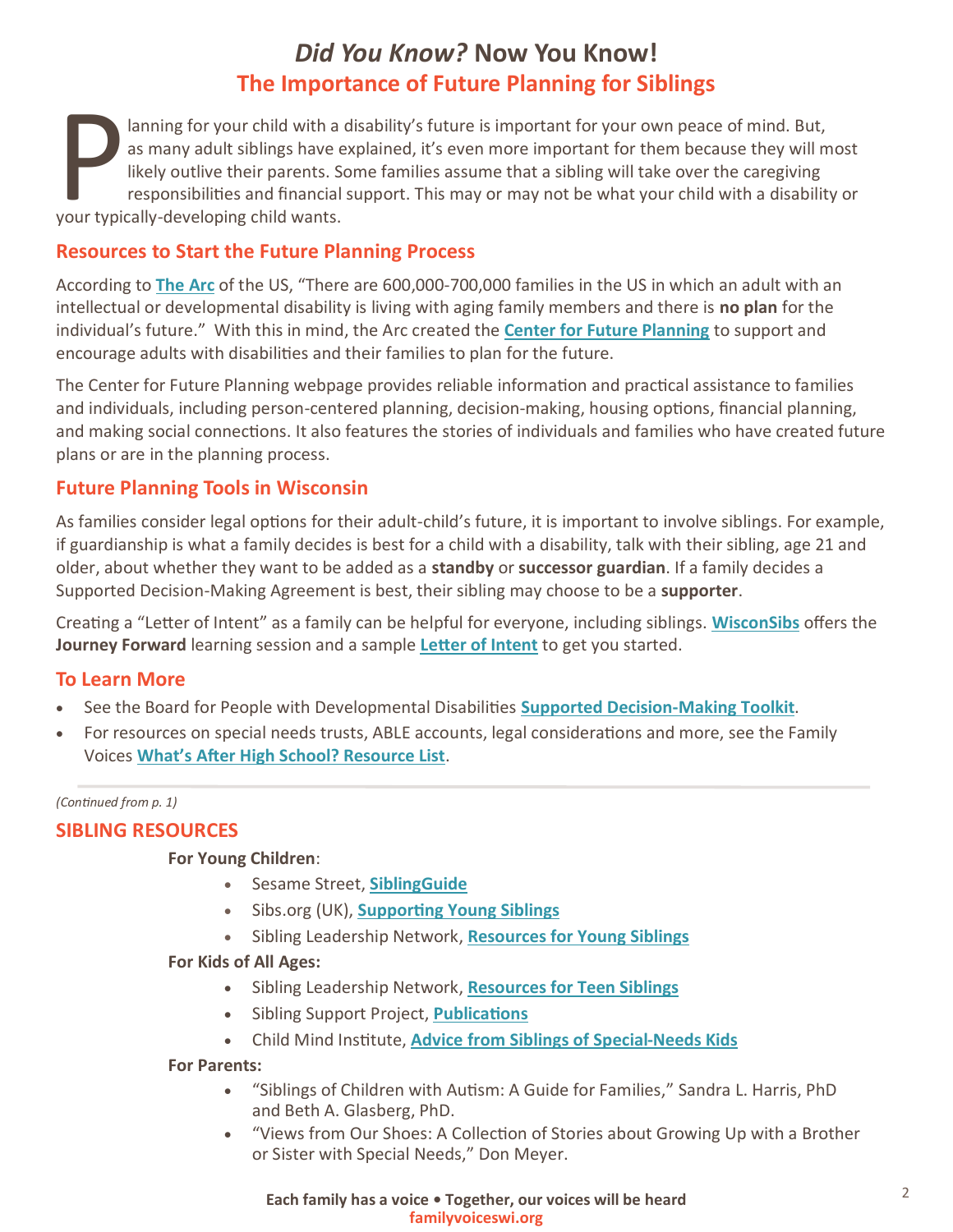# **Policy Update**

#### **Summer is a Great Time to Connect with Elected Officials**

Isconsin legislators have finished their session, and many will be spending m<br>to home this summer. Now is a good time to get to know your state senator<br>representative and let them know what's important to your family. Lear isconsin legislators have finished their session, and many will be spending more time closer to home this summer. Now is a good time to get to know your state senator and assembly representative and let them know what's important to your family. Learn more about your legislators at **[Who Represents Me](https://legis.wisconsin.gov/)** on the Wisconsin State Legislature home page. If you see

The **[Family Leadership](https://familyvoiceswi.org/family_leadership/)** page on the Family Voices website is filled with resources on connecting with elected officials including **[worksheets](https://familyvoiceswi.org/wp-content/uploads/2022/05/Develop-Message-Blank-and-Examples-2022-compress.pdf)** and **[videos](https://www.youtube.com/watch?v=jx-fpeuoHuY)** on crafting an effective message for legislators.

Need some ideas for what your state legislator needs to know? See our **[2022 Policy Priorities](https://familyvoiceswi.org/wp-content/uploads/2022/03/AFC-2022-Leave-Behind-3.18.22-compress.pdf)** for Children with disabilities and their families. This document has information that you can share and what your legislators can do on the following topics: Disability Resource Center for Children and Families, special education, children's mental health support and family caregiver support.

#### **COVID Vaccine Information**

The COVID vaccine booster is now authorized for children ages 5 and over. This means two doses of the Pfizer vaccine and one booster dose even if your child has been exposed to the virus. The American Academy of Pediatrics and other medical experts agree that fully vaccinating all children, **including those with special health care needs**, is the most effective way to avoid getting seriously ill from COVID.

Family Voices has a new **[COVID Vaccine Tip Sheet](https://familyvoiceswi.org/wp-content/uploads/2022/05/COVID-Vaccine-Tip-Sheet-compress.pdf)** (**[en español](https://familyvoiceswi.org/wp-content/uploads/2022/05/COVID-Vaccine-Tip-Sheet-Spanish-Version-compress.pdf)**) with facts and resources to answer your questions about children and the vaccine. **[#FVvaccineoutreach](https://www.facebook.com/hashtag/fvvaccineoutreach)**







Dept of Public Health Chippewa Falls 800.400.3678